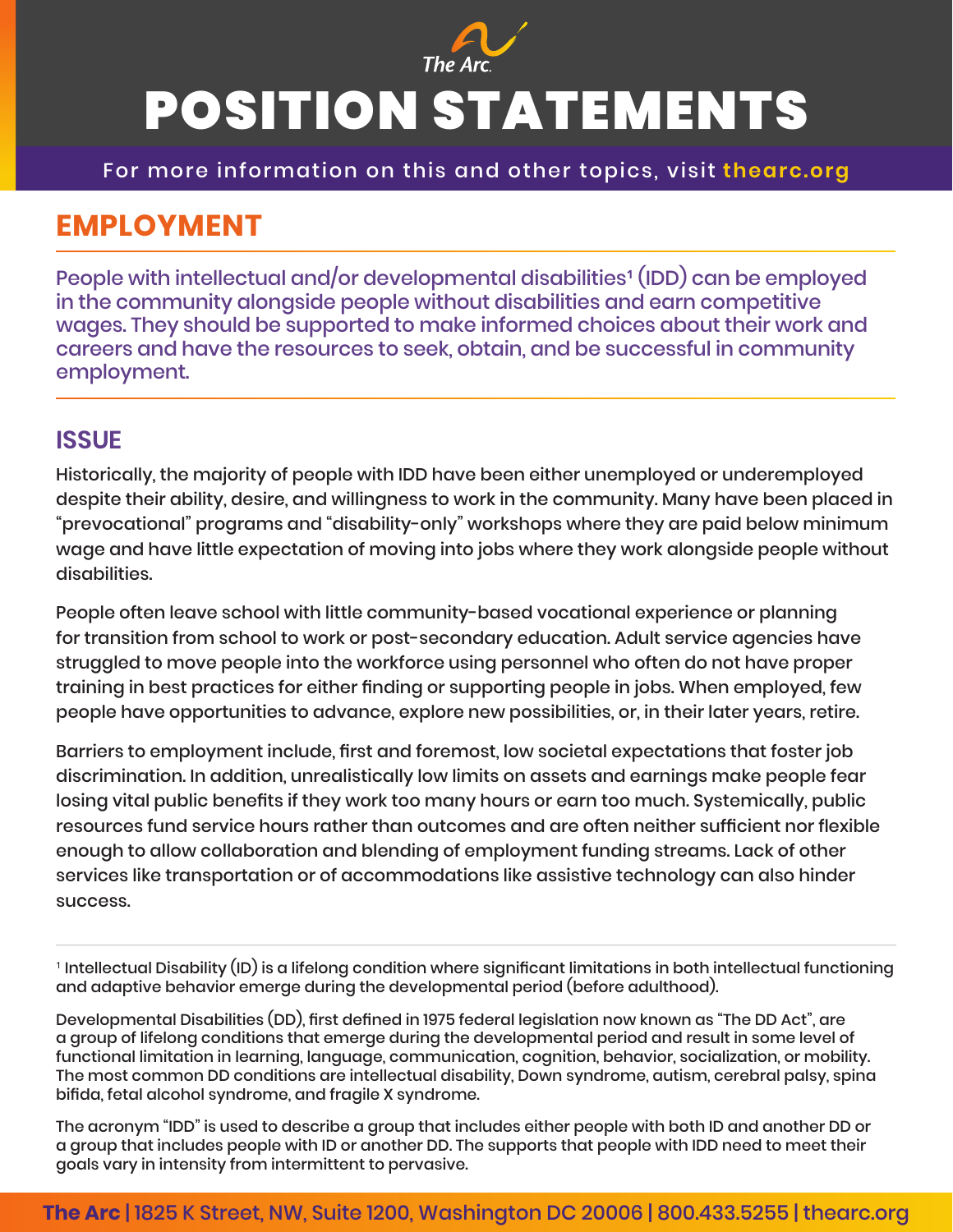### **POSITION**

People with IDD should have the supports necessary from individuals and systems to enable them to find and keep community jobs based on their preferences, interests, and strengths, work alongside people without disabilities, receive comparable wages, and be free from workplace discrimination. Requirements related to employment include:

- Opportunities for post-secondary education, including college and vocational training, to gain knowledge and skills to allow people to get better jobs.
- Ongoing planning to promote job advancement and career development.
- Fair and reasonable wages and benefits.
- Opportunities for self-employment and business ownership.
- Opportunities to work with and, in the case of people with IDD who own small businesses, employ people without disabilities.
- The ability to explore new directions over time and, at the appropriate time, retire.
- Opportunities to work and increase earnings and assets without losing eligibility for needed public benefits.

#### *Best Practices*

- Employment supports and services should use best practices, including assessing skills and interests, working with employers, matching jobs to skill sets and employer needs, providing individualized and ongoing job supports, designing reasonable job accommodations, integrating people into the workforce, building social skills necessary in the workplace, and securing necessary ancillary services such as transportation.
- People with IDD must have training and information on how to access supports needed to find and keep jobs.

#### *School-to-Work Transition*

- Transition planning should start early.
- Transition activities should foster individualized exploration of and experiences with community-based employment options that enable youth to make informed choices.
- Transition activities should include career assessments to identify students' interests and preferences, exposure to post-secondary education and career opportunities, training to develop job-seeking and workplace skills, and participation in multiple on-the-job activities and experiences in paid and unpaid settings. Transition activities should not be limited to unpaid internships at pre-set community worksites.
- Students should leave high school with opportunities to pursue post-secondary education and/or with an appropriate job or an action plan for finding one.

#### *Training of Staff and People with IDD*

- Staff of employment and school-to-work transition programs must receive training in best practices to help people find and keep jobs.
- Along with ensuring appropriate on-the-job training, people with IDD should receive guidance, if needed, in acquiring the social skills necessary in the workplace.

#### **The Arc** | 1825 K Street, NW, Suite 1200, Washington DC 20006 | 800.433.5255 | thearc.org